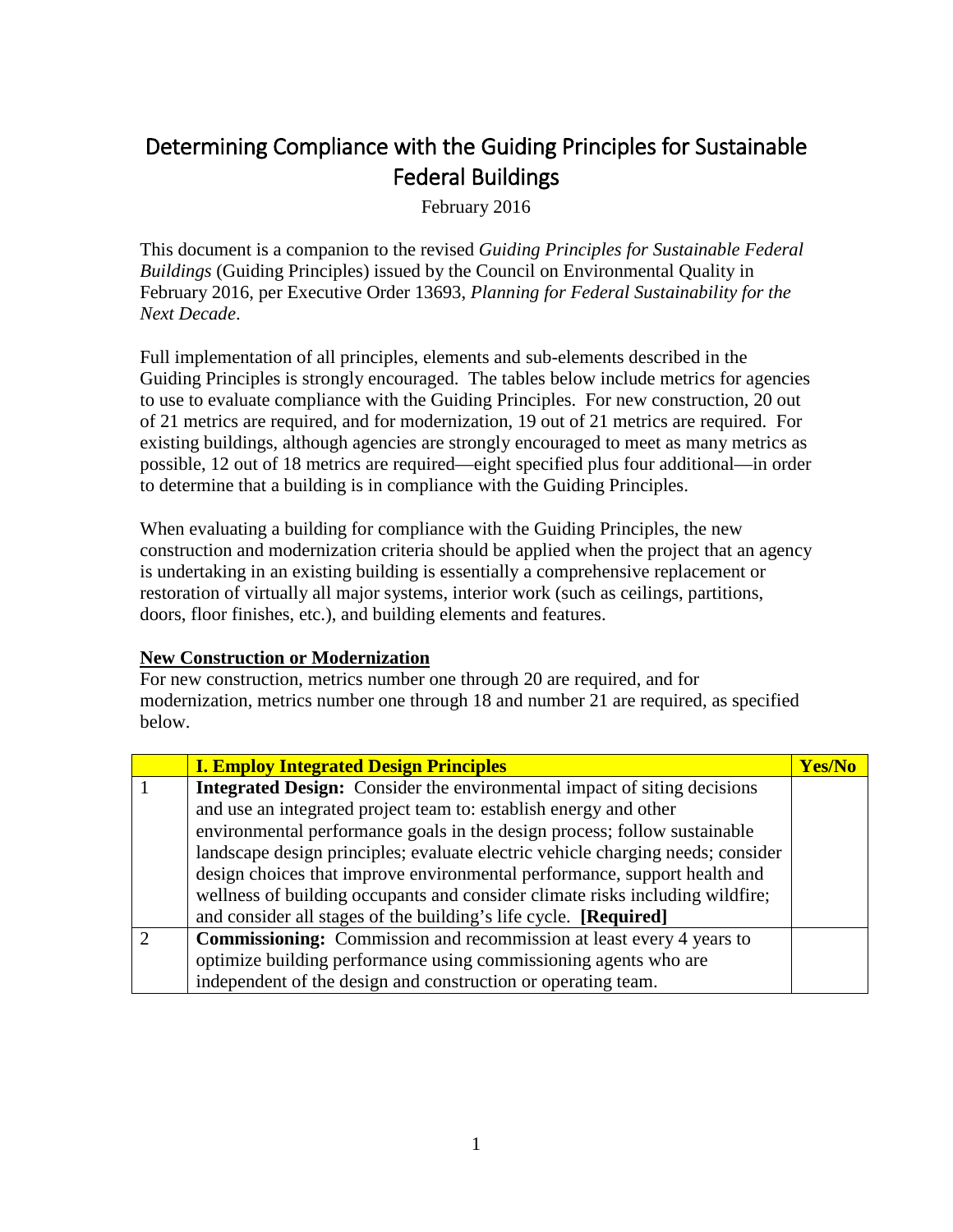|                | Commissioning should be consistent with the Energy Independence and                                          |  |
|----------------|--------------------------------------------------------------------------------------------------------------|--|
|                | Security Act (EISA) section $4321$ and Federal Energy Management Program                                     |  |
|                | (FEMP) commissioning guidance. <sup>2</sup> [Required]                                                       |  |
|                | <b>II. Optimize Energy Performance</b>                                                                       |  |
| 3              | <b>Energy Efficiency:</b>                                                                                    |  |
|                | A. For new construction, ensure energy efficiency is 30% better than the                                     |  |
|                | current American Society of Heating, Refrigerating and Air-Conditioning                                      |  |
|                | Engineers (ASHRAE) 90.1 standard, OR                                                                         |  |
|                | B. For modernization, ensure:                                                                                |  |
|                | 1) Energy use is 20% below the fiscal year (FY) 2015 energy use                                              |  |
|                | baseline, OR                                                                                                 |  |
|                | 2) Energy use is 30% below the FY 2003 energy use baseline, OR                                               |  |
|                | 3) The building has an ENERGY STAR® rating of 75 or higher, OR                                               |  |
|                | 4) For building types not in ENERGY STAR Portfolio Manager, where                                            |  |
|                | adequate benchmarking data exists, the building is in the top quartile                                       |  |
|                | of energy performance for its building type, AND                                                             |  |
|                | C. For new construction and modernization, use energy efficient products, as                                 |  |
|                | required by statute. <sup>3</sup> [Required]                                                                 |  |
| $\overline{4}$ | Renewable and Clean Energy: Evaluate and implement, where appropriate,                                       |  |
|                | life cycle cost-effective renewable energy projects on-site; consider long-term                              |  |
|                | off-site renewable sources and Renewable Energy Certificates (RECs); and                                     |  |
|                | utilize clean and alternative energy where possible. [Required]                                              |  |
| 5              | Metering: Install building level meters for electricity, natural gas, and steam;                             |  |
|                | install advanced or standard meters as appropriate. [Required]                                               |  |
| 6              | Benchmarking: Benchmark building performance at least annually,                                              |  |
|                | preferably using ENERGY STAR Portfolio Manager; regularly monitor                                            |  |
|                | building energy performance against historic performance data and peer<br>buildings. <sup>4</sup> [Required] |  |
|                | <b>III. Protect and Conserve Water</b>                                                                       |  |
| $\tau$         | <b>Indoor Water Use:</b>                                                                                     |  |
|                | A. Build to ASHRAE standard 189.1-2014 sections 6.3.2, 6.4.2, and 6.4.3, or                                  |  |
|                | current comparable ASHRAE standards, AND                                                                     |  |
|                | B. Use water-efficient products; install building level water meters; optimize                               |  |
|                | cooling tower operations; and eliminate single pass cooling. [Required]                                      |  |
| 8              | <b>Outdoor Water Use:</b>                                                                                    |  |
|                | A. Separately meter water for irrigation systems greater than 25,000 square                                  |  |
|                | feet, AND                                                                                                    |  |
|                | B. Use water efficient landscapes, AND                                                                       |  |
|                |                                                                                                              |  |
|                | C. Limit potable water use for irrigation to 50% or more below conventional                                  |  |

<span id="page-1-0"></span><sup>&</sup>lt;sup>1</sup> Guidance for the Implementation and Follow-up on Identified Energy and Water Efficiency Measures in Covered Facilities (per 42 U.S.C. 8253(f), Use of Energy and Water Measures in Federal Buildings September 2012: **energy.gov/sites/prod/files/2013/10/f4/eisa\_project\_guidance.pdf)** <sup>2</sup> [energy.gov/sites/prod/files/2014/07/f17/commissioning\\_fed\\_facilities.pdf](http://energy.gov/sites/prod/files/2014/07/f17/commissioning_fed_facilities.pdf)

<span id="page-1-2"></span><span id="page-1-1"></span>

<span id="page-1-3"></span><sup>&</sup>lt;sup>3</sup> 42 U.S.C. § 8259(b) and 10 C.F.R. § 436.40 et seq.<br><sup>4</sup> 42 U.S.C. § 8253(f) (8); <u>energy.gov/sites/prod/files/2014/09/f18/benchmarking\_guidance08-2014.pdf</u>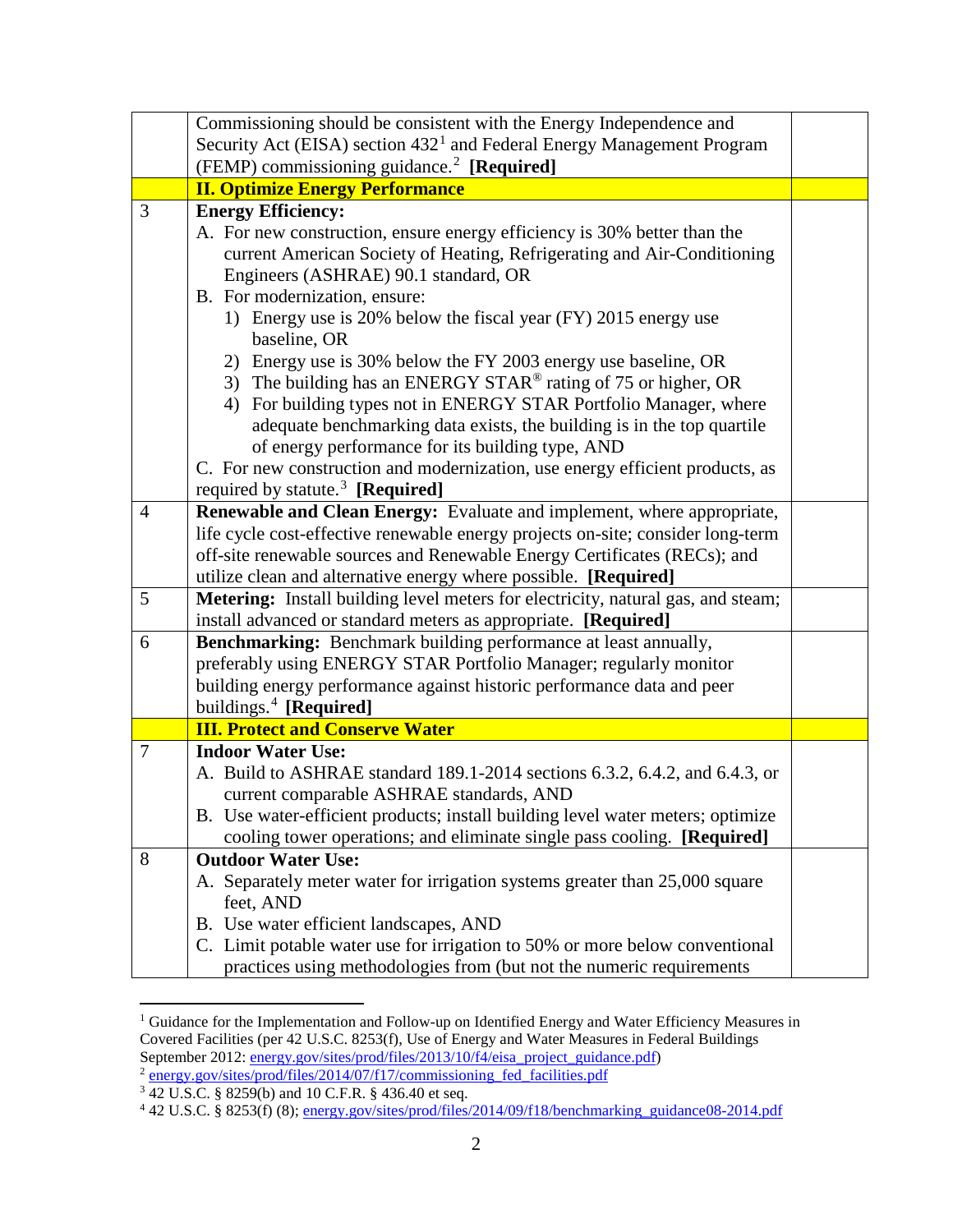|    | contained in) ASHRAE standard 189.1-2014 section 6.5.1, or current                   |  |
|----|--------------------------------------------------------------------------------------|--|
|    | comparable ASHRAE standards, to calculate water use of conventional                  |  |
|    | practices. [Required]                                                                |  |
| 9  | Alternative Water: Consider alternative sources of water where cost-                 |  |
|    | effective and permitted by local laws and regulations. [Required]                    |  |
| 10 | Stormwater Management: For new construction meet or exceed EISA                      |  |
|    | section 438 stormwater management requirements. [Required]                           |  |
|    | <b>IV. Enhance Indoor Environmental Quality</b>                                      |  |
| 11 | Ventilation and Thermal Comfort: Meet current ASHRAE standards 55                    |  |
|    | and either 62.1 or 62.2 for ventilation and thermal comfort. [Required]              |  |
| 12 | Daylighting and Lighting Controls: Maximize opportunities for daylighting            |  |
|    | in regularly occupied space, automatic dimming controls or accessible manual         |  |
|    | controls, task lighting, and shade and glare control. [Required]                     |  |
| 13 | Indoor Air Quality: Develop and implement an indoor air quality policy               |  |
|    | that considers the following: moisture control, use of low emitting materials        |  |
|    | and products with low pollutant emissions, necessary protocols to protect            |  |
|    | indoor air quality during construction and in the finished building, prohibition     |  |
|    | of smoking in any form inside and within 25 feet of all building entrances,          |  |
|    | operable windows, and building ventilation intakes, and use of integrated pest       |  |
|    | management techniques. [Required]                                                    |  |
| 14 | Occupant Health and Wellness: Promote opportunities for voluntary                    |  |
|    | increased physical movement of building occupants such as making stairwells          |  |
|    | an option for circulation, active workstations, fitness centers, and bicycle         |  |
|    | commuter facilities; and support convenient access to healthy dining options,        |  |
|    | potable water, daylight, plants, and exterior views. [Required]                      |  |
|    | <b>V. Reduce the Environmental Impact of Materials</b>                               |  |
| 15 | Material Content and Performance: Procure products that meet the                     |  |
|    | following requirements where applicable:                                             |  |
|    | A. Resource Conservation and Recovery Act (RCRA) section 6002, AND                   |  |
|    | B. Farm Security and Rural Investment Act (FSRIA) section 9002, AND                  |  |
|    | C. Federally Recommended Specifications, Standards and Ecolabels <sup>5</sup> or are |  |
|    | on the Federal Green Procurement Compilation for other green products,               |  |
|    | as appropriate, <sup>6</sup> AND                                                     |  |
|    | D. Avoid ozone depleting compounds and high global warming potential                 |  |
|    | (GWP) chemicals. [Required]                                                          |  |
| 16 | Waste Diversion: Where markets exist, provide reuse and recycling services           |  |
|    | for building occupants and divert at least 50% of non-hazardous, non-                |  |
|    | construction related materials from landfills. [Required]                            |  |
| 17 | Materials Management: Where markets exist, divert at least 50% of                    |  |
|    | construction and demolition materials from landfills. [Required]                     |  |
|    | <b>VI. Assess and Consider Climate Change Risks</b>                                  |  |
| 18 | Mission Criticality: Determine long-term mission criticality of the physical         |  |
|    | asset and operations to be housed in the facility to inform the design of new        |  |

<span id="page-2-0"></span> <sup>5</sup> [www2.epa.gov/greenerproducts/epas-recommendations-specifications-standards-and-ecolabels](http://www2.epa.gov/greenerproducts/epas-recommendations-specifications-standards-and-ecolabels)

<span id="page-2-1"></span><sup>&</sup>lt;sup>6</sup> Green Procurement Compilation: [sftool.gov/greenprocurement](https://sftool.gov/greenprocurement)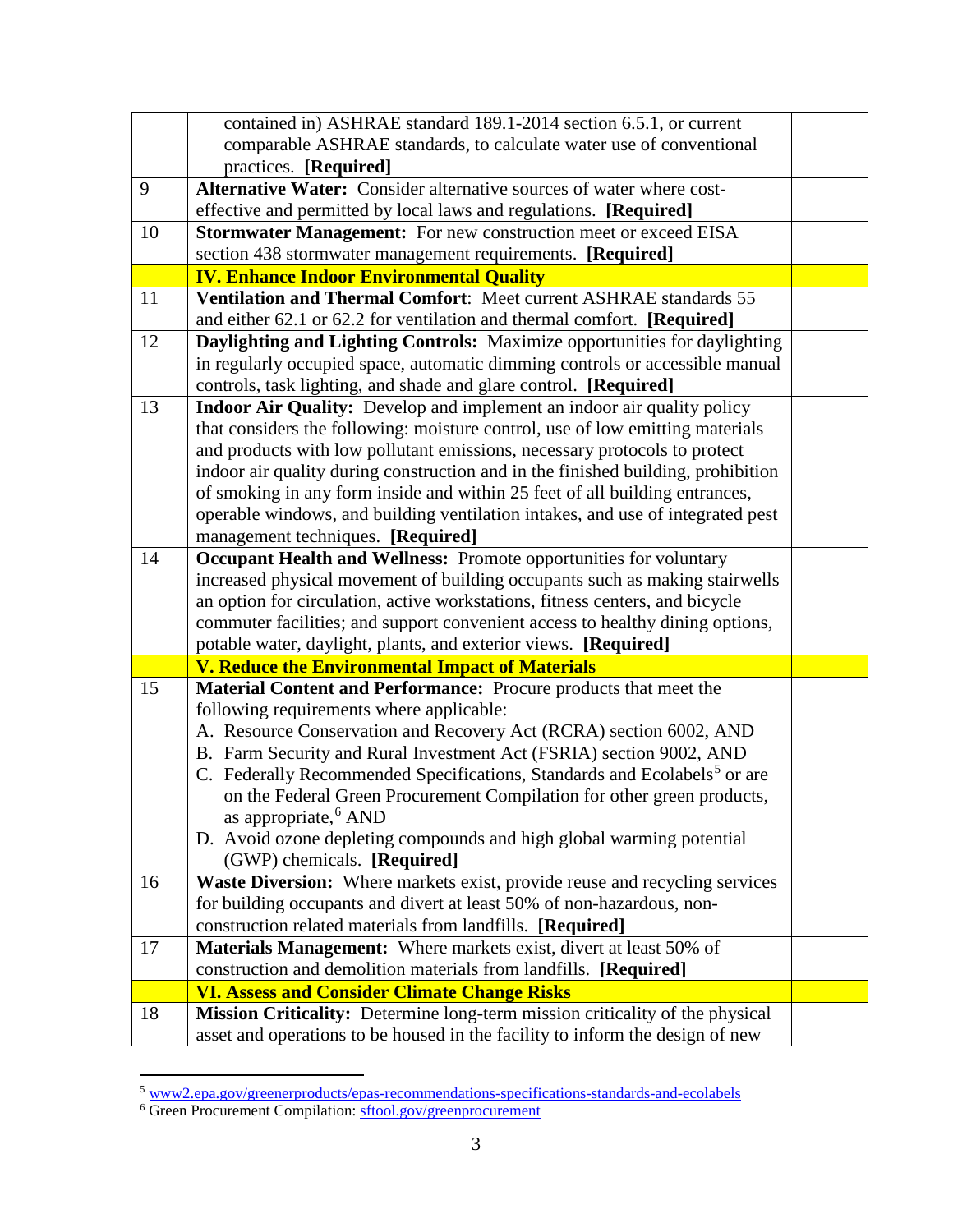|    | construction and modernization to increase climate resilience. [Required]    |  |
|----|------------------------------------------------------------------------------|--|
| 19 | <b>Floodplain Considerations:</b> For new construction, avoid, to the extent |  |
|    | possible, the long- and short-term adverse impacts associated with the       |  |
|    | occupancy and modification of floodplains and avoid floodplain development   |  |
|    | whenever there is a practicable alternative. [Required]                      |  |
| 20 | Facility Design: For new construction, balance options to address predicted  |  |
|    | climate change impacts against mission criticality, cost, and security to    |  |
|    | determine design parameters; at a minimum, include low and no cost           |  |
|    | resilience measures to address predicted climate conditions. [Required]      |  |
| 21 | Facility Adaptation: For modernization, take action to mitigate identified   |  |
|    | risks, considering mission criticality, climate impacts, cost, and phased    |  |
|    | adaptation over time. [Required]                                             |  |

## **Existing Buildings**

Twelve out of 18 metrics are required—eight that are specified as required plus four additional. Any metric determined to be "not applicable" cannot be counted toward the 12 required.

|                | <b>I. Employ Integrated Assessment, Operation, and Management</b>                  | Yes/No |
|----------------|------------------------------------------------------------------------------------|--------|
|                | <b>Principles</b>                                                                  |        |
| 1              | <b>Integrated Assessment, Operation, and Management: Through an</b>                |        |
|                | integrated process and team, assess building and operating conditions and          |        |
|                | identify areas for improvement; establish operational goals for environmental      |        |
|                | performance; and incorporate goals into building management. [Required]            |        |
| $\overline{2}$ | <b>Commissioning:</b> Commissioning reports for certification purposes must be     |        |
|                | completed within two years prior to certification date. Recommissioning            |        |
|                | should be completed at least every four years thereafter to optimize building      |        |
|                | performance. Use commissioning agents who are independent of the design            |        |
|                | and construction or operating team. Commissioning should be consistent             |        |
|                | with EISA section $432^7$ and FEMP commissioning guidance. <sup>8</sup> [Required] |        |
|                | <b>II. Optimize Energy Performance</b>                                             |        |
| $\mathcal{R}$  | <b>Energy Efficiency:</b>                                                          |        |
|                | A) Ensure:                                                                         |        |
|                | 1. The building has an ENERGY STAR rating of 75 or higher, OR                      |        |
|                | 2. Energy use is 20% below the FY 2015 energy use baseline, OR                     |        |
|                | 3. Energy use is 30% below the FY 2003 energy use baseline, OR                     |        |
|                | 4. Energy efficiency is 30% better than the current ASHRAE 90.1                    |        |
|                | standard, AND                                                                      |        |
|                | B) Use energy efficient products, as required by statute. <sup>9</sup> [Required]  |        |
| $\overline{4}$ | Renewable and Clean Energy: Evaluate and implement, where appropriate,             |        |
|                | life cycle cost-effective renewable energy projects on-site; consider long-term    |        |

<span id="page-3-0"></span><sup>&</sup>lt;sup>7</sup> Guidance for the Implementation and Follow-up on Identified Energy and Water Efficiency Measures in Covered Facilities (per 42 U.S.C. 8253(f), Use of Energy and Water Measures in Federal Buildings, September 2012: **energy.gov/sites/prod/files/2013/10/f4/eisa\_project\_guidance.pdf)** <sup>8</sup> energy.gov/sites/prod/files/2014/07/f17/commissioning fed facilities.pdf

<span id="page-3-2"></span><span id="page-3-1"></span><sup>9</sup> 42 U.S.C. § 8259(b) and 10 C.F.R. § 436.40 et seq.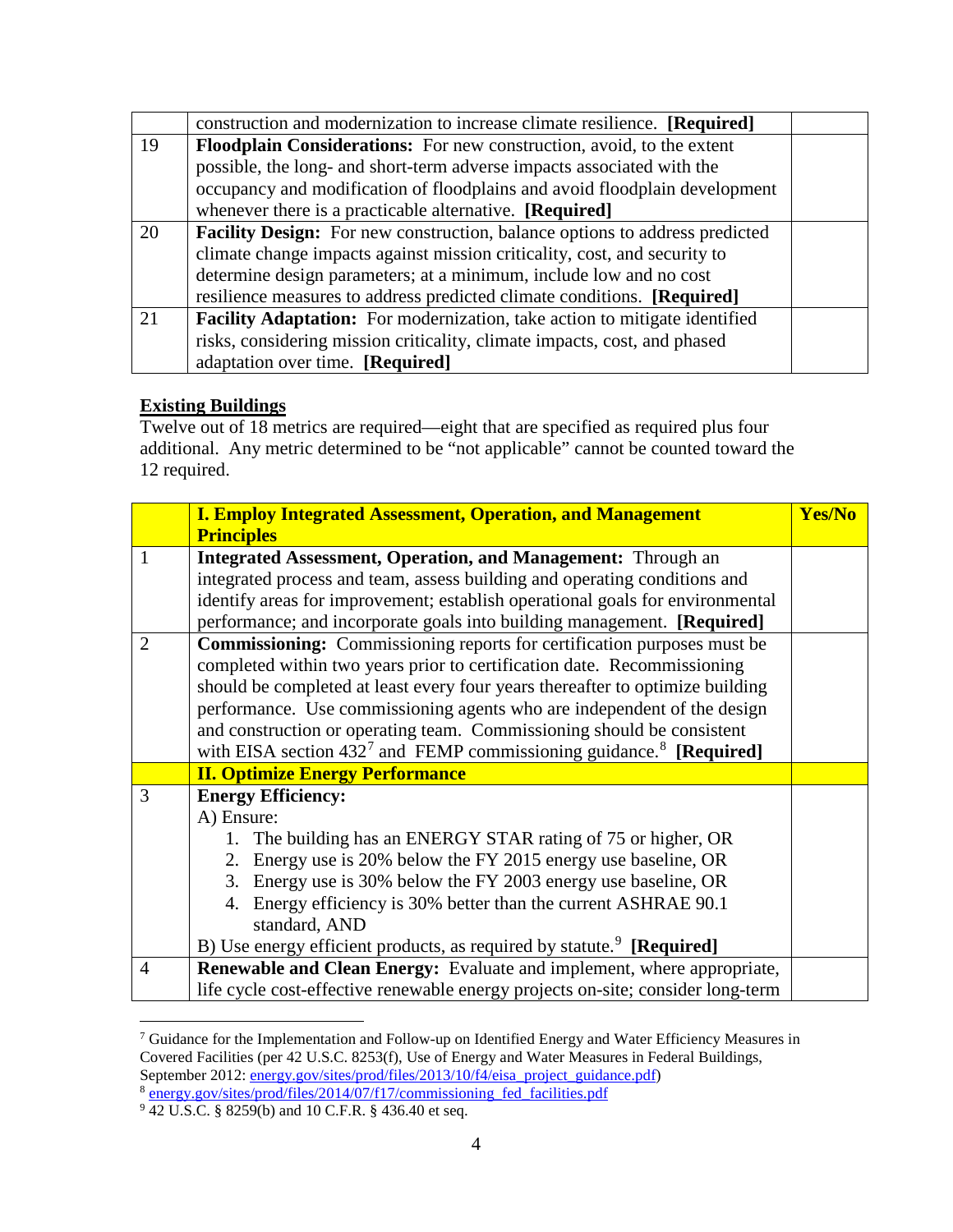|    | offsite renewable sources and RECs; and utilize clean and alternative energy      |  |
|----|-----------------------------------------------------------------------------------|--|
|    | were possible.                                                                    |  |
| 5  | Metering: Install building level meters for electricity, natural gas, and steam;  |  |
|    | install advanced or standard meters as appropriate.                               |  |
| 6  | Benchmarking: Compare building performance with energy performance                |  |
|    | benchmarks at least annually, preferably using ENERGY STAR Portfolio              |  |
|    | Manager; regularly monitor building energy performance against historic           |  |
|    | performance data and peer buildings. <sup>10</sup>                                |  |
|    | <b>III. Protect and Conserve Water</b>                                            |  |
| 7  | <b>Indoor water use:</b>                                                          |  |
|    | A. Install building level water meters, reduce water use 20% below FY 2007        |  |
|    | baseline, and use water efficient products, OR                                    |  |
|    | B. Install building level meters, conduct an analysis of water use, $11$ identify |  |
|    | and repair leaks, eliminate single pass cooling, optimize cooling tower           |  |
|    | operations, and use water efficient products. [Required]                          |  |
| 8  | <b>Outdoor Water Use:</b>                                                         |  |
|    | A. Install water meters for irrigation systems serving more than 25,000           |  |
|    | square feet of landscape, AND                                                     |  |
|    | B. Either:                                                                        |  |
|    | 1. Use water efficient landscaping, OR                                            |  |
|    | 2. Limit potable water use for irrigation to 50% or more below                    |  |
|    | conventional practices using methodologies from (but not the numeric              |  |
|    | requirements contained in) ASHRAE standard 189.1-2014 section                     |  |
|    | 6.5.1, or current comparable standard, to calculate water use of                  |  |
|    | conventional practices.                                                           |  |
| 9  | Alternative Water: Consider alternative sources of water where cost-              |  |
|    | effective and permitted by local laws and regulations.                            |  |
| 10 | Stormwater Management: Employ strategies that reduce storm water                  |  |
|    | runoff and discharges of polluted water offsite to protect the natural            |  |
|    | hydrology and watershed health.                                                   |  |
|    | <b>IV. Enhance Indoor Environmental Quality</b>                                   |  |
| 11 | Ventilation and Thermal Comfort: Meet the current ASHRAE 55 and                   |  |
|    | either 62.1 or 62.2 standards for ventilation and thermal comfort. [Required]     |  |
| 12 | Daylighting and Lighting Controls: Maximize opportunities for                     |  |
|    | daylighting in regularly occupied space, automatic dimming controls or            |  |
|    | accessible manual controls, task lighting, and shade and glare control.           |  |
| 13 | <b>Indoor Air Quality:</b> Develop and implement an indoor air quality policy     |  |
|    | that considers the following: moisture control, use of low emitting materials     |  |
|    | and products with low pollutant emissions, necessary protocols to protect         |  |
|    | indoor air quality during construction and in the finished building, prohibition  |  |
|    | of smoking in any form inside and within 25 feet of all building entrances,       |  |
|    | operable windows, and building ventilation intakes, and use of integrated pest    |  |

 <sup>10</sup> 42 U.S.C. § 8253(f) (8); [energy.gov/sites/prod/files/2014/09/f18/benchmarking\\_guidance08-2014.pdf](http://energy.gov/sites/prod/files/2014/09/f18/benchmarking_guidance08-2014.pdf)

<span id="page-4-1"></span><span id="page-4-0"></span><sup>&</sup>lt;sup>11</sup> [www.energy.gov/eere/femp/developing-water-management-plan](http://www.energy.gov/eere/femp/developing-water-management-plan) can provide an understanding of how to develop a water use analysis